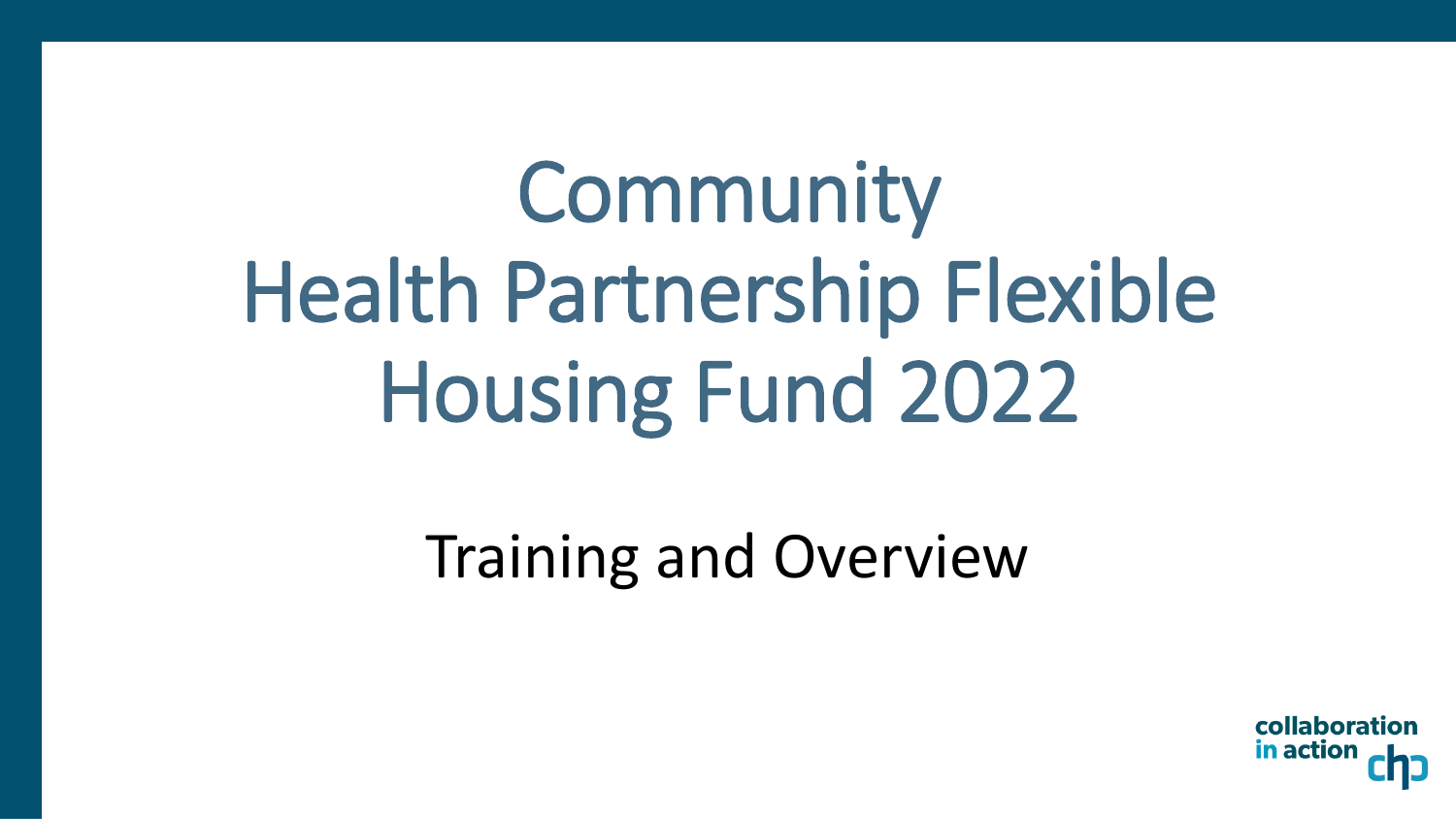### **Our Mission**

CHP exists to improve the health of the Pikes Peak Region

### **Our Vision**

By 2028 CHP will pioneer a process of collaborative leadership that results in measurable improvement in health outcomes

collaboration

in action

### **Our Key Drivers**

- Helping people access health services
- Addressing the determinants of health
- Being a trusted resource for health policy information

### **Our Values**

- Collaboration
- Innovation
- Boldness
- Respect
- Responsibility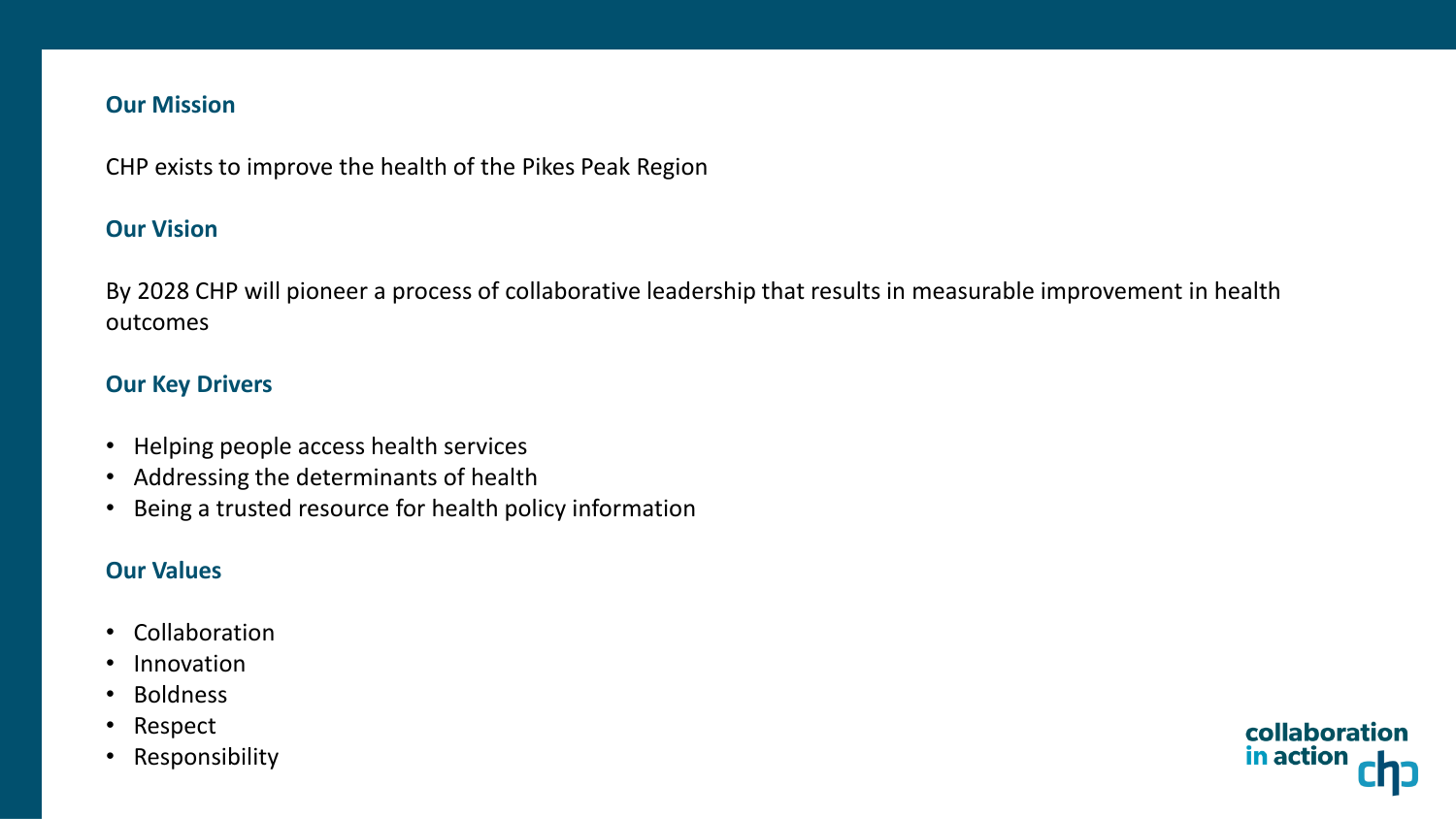# Brief Overview: What is the Flex Fund?

The Community Health Partnership (CHP) Flexible Housing Fund has set aside funding to remain flexible and accessible to highly vulnerable households experiencing or at risk of experiencing homelessness, or who are experiencing a housing crisis in El Paso County, Colorado. The goal of the Flex Fund is to help households resolve their housing crisis through diversion efforts and move them towards permanent housing solutions.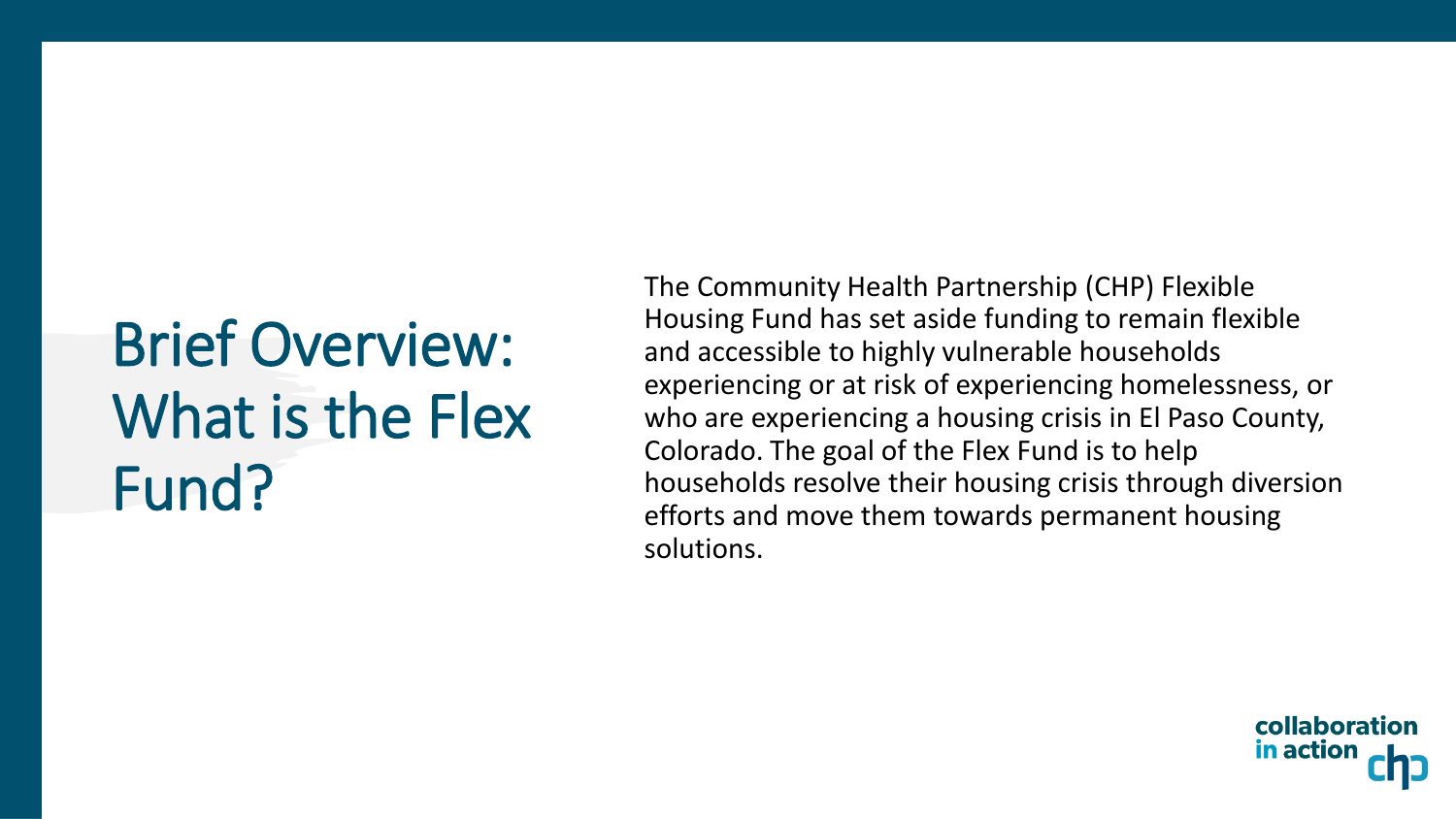**Effective Homeless Response System: APPROACH** 

#### Use a systemic approach

to align interventions and resources across programs in a coordinated way around this common goal



**Effective Homeless Response System: GOAL** 

House people as quickly as possible and

divert people from imminent homelessness whenever possible



# Using Flex Funds to Support Diversion Efforts

- What is Diversion?
	- Diversion assists people who have just lost their housing and are seeking emergency shelter or facing homelessness.
- Action Steps to Problem-Solve:
	- Understand
	- Explore
	- Pursue
- How to Support Households:
	- Connect or reconnect with friends and family
	- Resolve Disputes
	- Connect to Community-based and mainstream services
	- Access financial assistance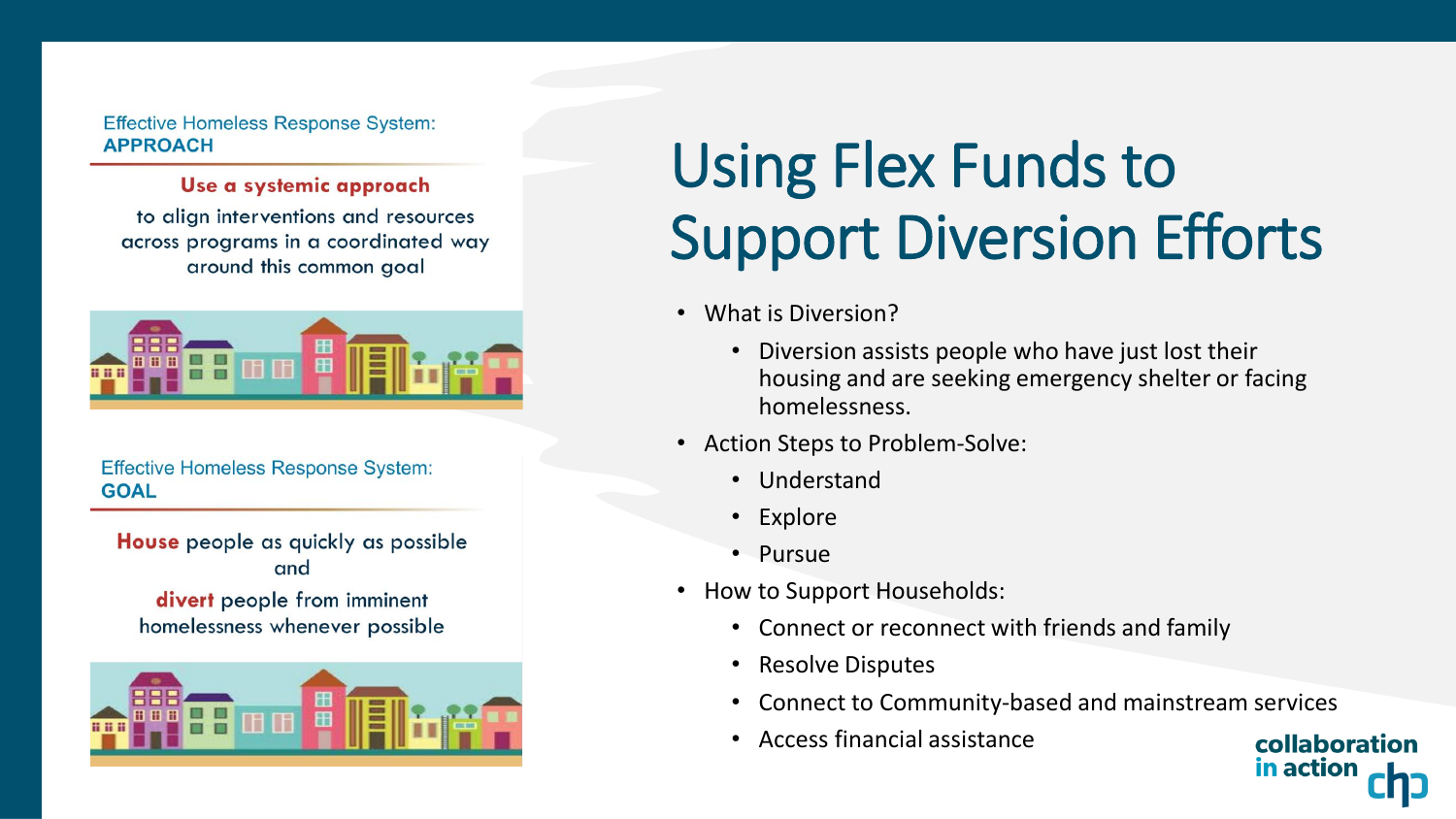### Diversion vs. Homelessness Prevention vs. Eviction Prevention

### Which Strategy Has the Greatest Impact on a **Community's Response to Homelessness?**



- Serves people who have lost housing and are facing **IMMINENT** entry into shelter or sleeping outside
- Reduces number of entries to a system
- Lowers demand for shelter beds
- Shortens wait lists

#### **HOMELESSNESS PREVENTION**

- Serves extremely vulnerable people who are about to lose their housing
- Only effective when targeted to those most at risk of becoming homeless

#### **EVICTION PREVENTION**

- Serves low income people who have received an eviction notice
- Most recipients DO NOT face imminent risk of homelessness

#### National Alliance to ND HOMELESSNESS

endhomelessness.org

### Integrating Coordinated Entry & Shelter Entry

#### Diversion Is/Isn't

- Diversion is **NOT** a separate "program" but rather part of the entire system
- Diversion is problem solving and solution focused
- Diversion should always be safe and appropriate for the client

#### **Diversion Requires**

- Coordinated entry process and shelter front door
- · Resourceful staff trainedin:
	- Mediation, conflict resolution
	- Strength based assessment
	- Problem solving
	- Respect for client choice and
	- Recognition of safety
- Linkages to mainstream services and natural supports
- $\cdot$  Flexible funds



**ENDHOMELESSNESS.ORG** 

collaboration

in action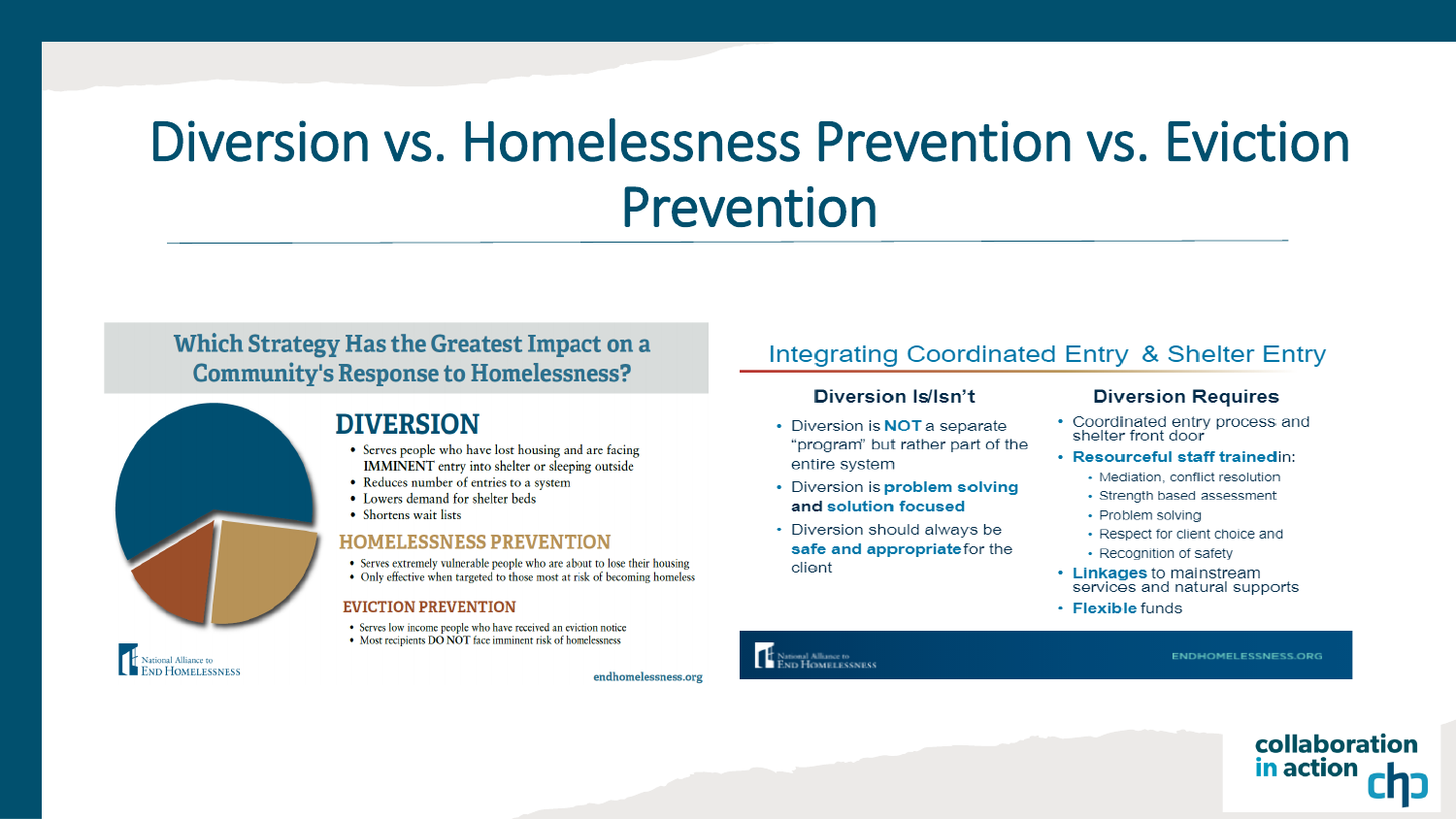### Where Does Diversion Fall in the Homelessness Response System?

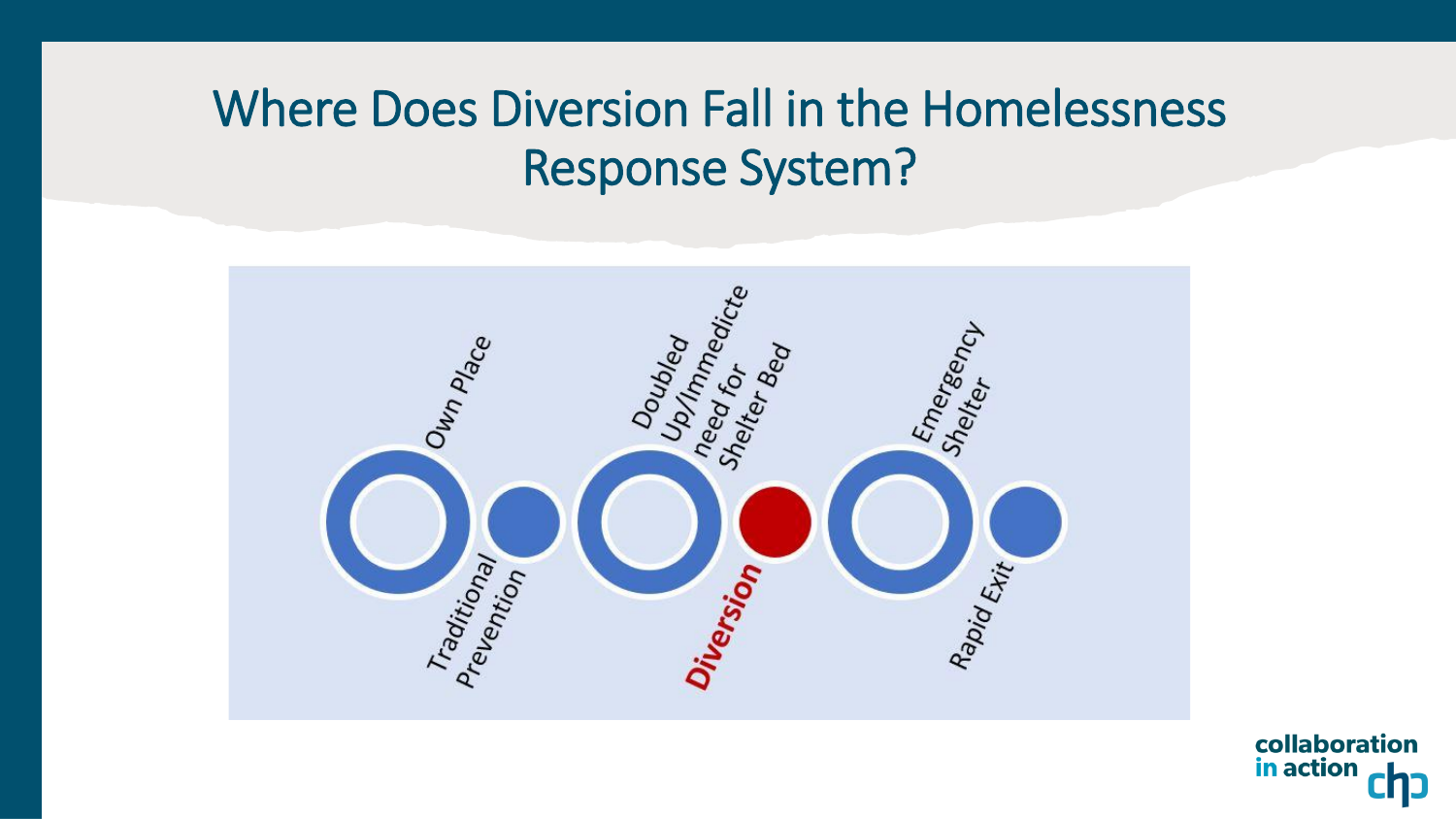### Eligible Participants

- Households with an annual income <80% of [Area Median Income](https://www.chfainfo.com/arh/asset/rent-income-limits)
- Household is engaged with one of the following:
	- Nonprofit Organization
	- Healthcare Provider
	- Faith-based Organization
	- Educational Institution
	- City/County/State Agency
- All rehousing options and available resources have been explored
- Household lacks sufficient resources that would assist them in their housing crisis
- Flex funds have not been received **in the last 12 months**
- Household is seeking assistance to secure or maintain housing
- Households moving into a new rental must be signing a lease ready for signatures (not on waitlist)

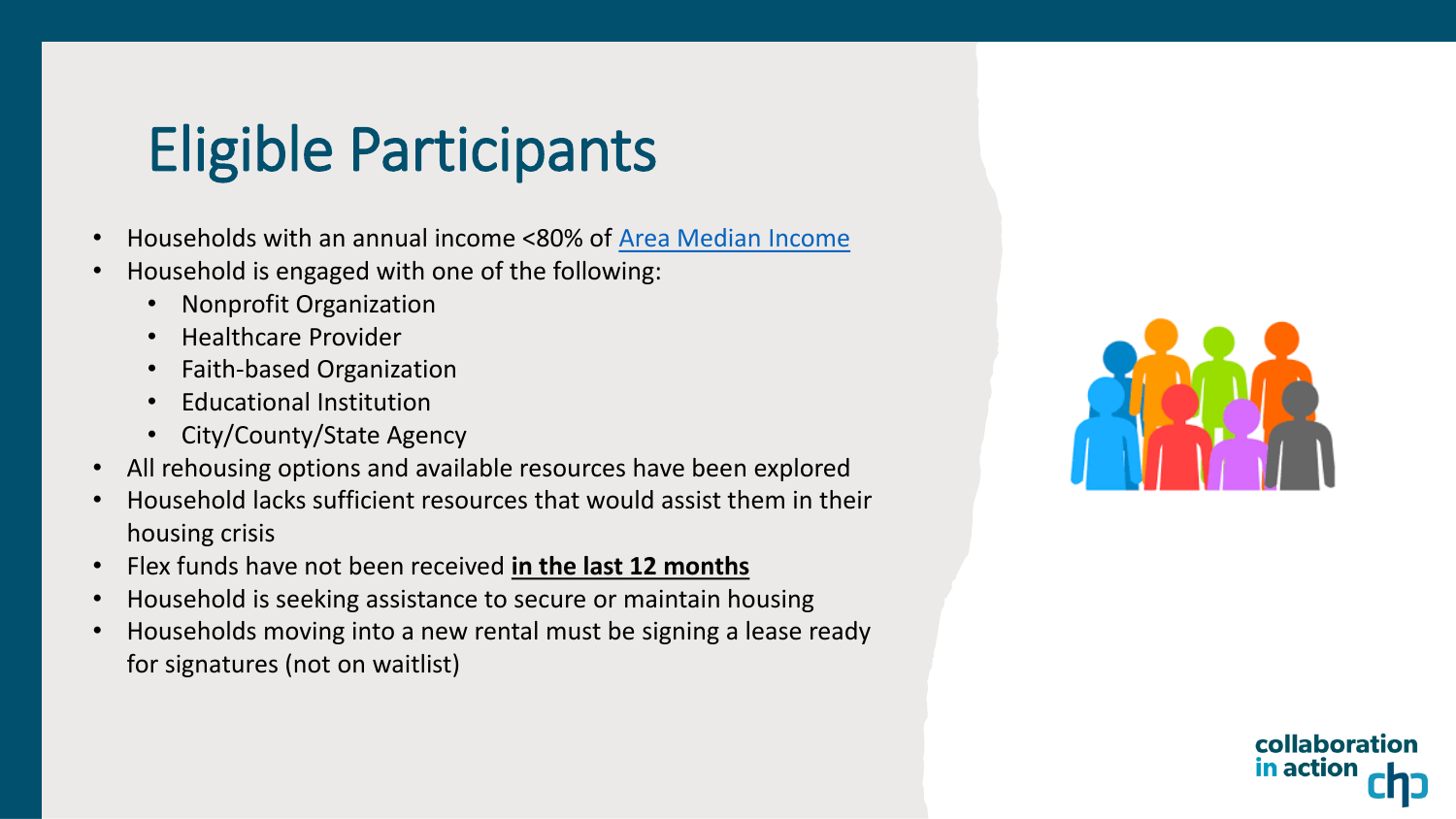## **Requesting** Assistance

- Requests for funds must go through an eligible Service Provider who will apply on behalf of the household.
- Referring Service Providers must be a member of the PPCoC .
	- Visit [https://www.ppchp.org/homelessness/about](https://www.ppchp.org/homelessness/about-coc)coc for more info and membership application
- Service Providers can submit a request for Flex Fund assistance by filling out an online [Flex Fund Application](https://forms.office.com/Pages/ResponsePage.aspx?id=ga6xZPYGx0Srh2lIsrxuGdWRwsY2Mj5DhqOZQ8ay6ItUQjE1UEJaRkxJRVRUMlJPUFFZSzVCUVFURi4u) .
- Flex funds may only be requested/issued **once every 12 months per household** .
- Requests may combine multiple types of eligible costs but total no more than **\$3,500 per household** .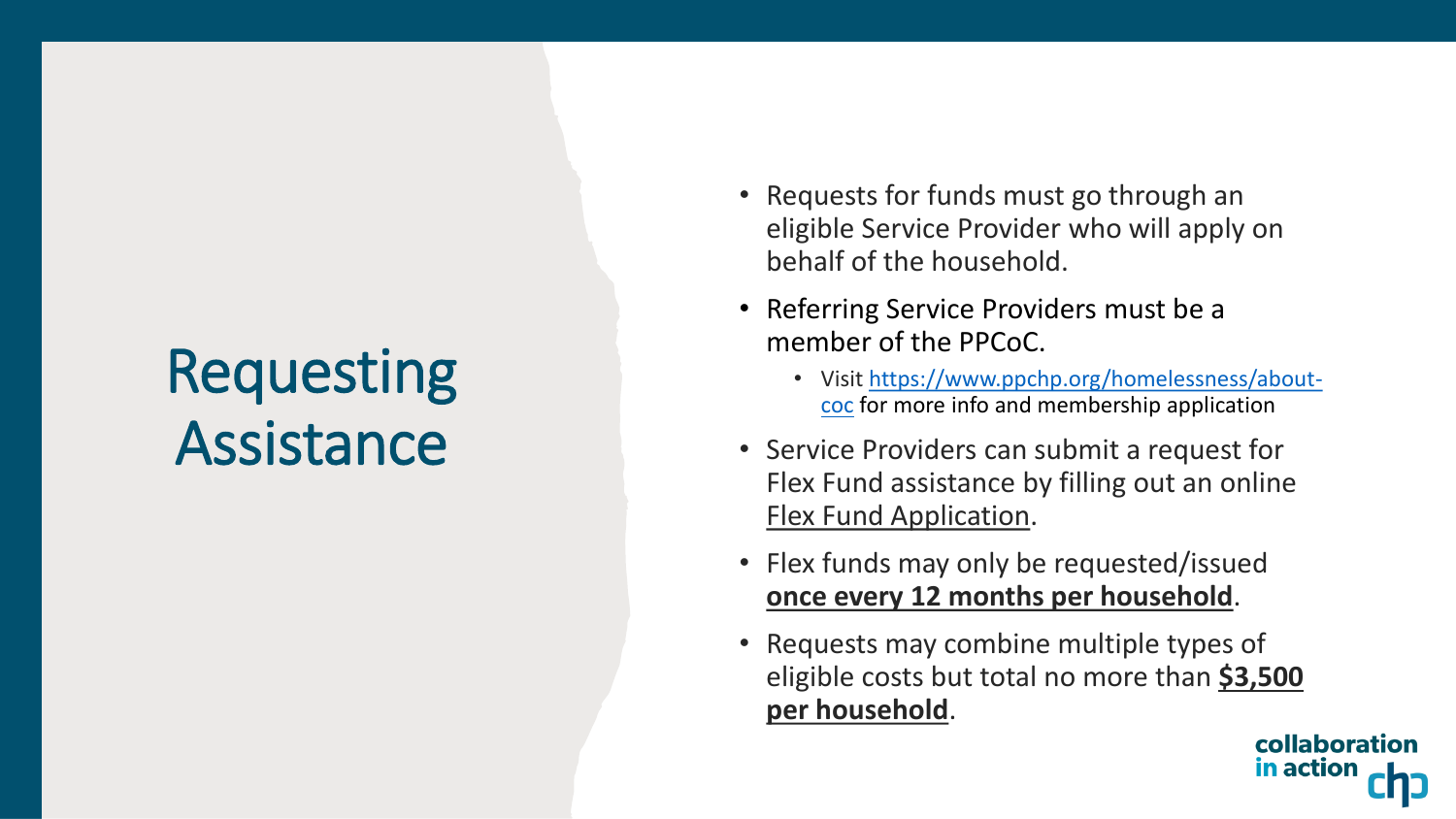# Use With Other **Subsidies**

- If the household is participating in another homeless assistance program (CoC, ESG, etc.), the referring organization must verify on the application that the requested assistance cannot be covered by the other program's funds to avoid duplication of funding.
- Eligible Costs cannot be provided to a household who is receiving the same type of assistance through public sources.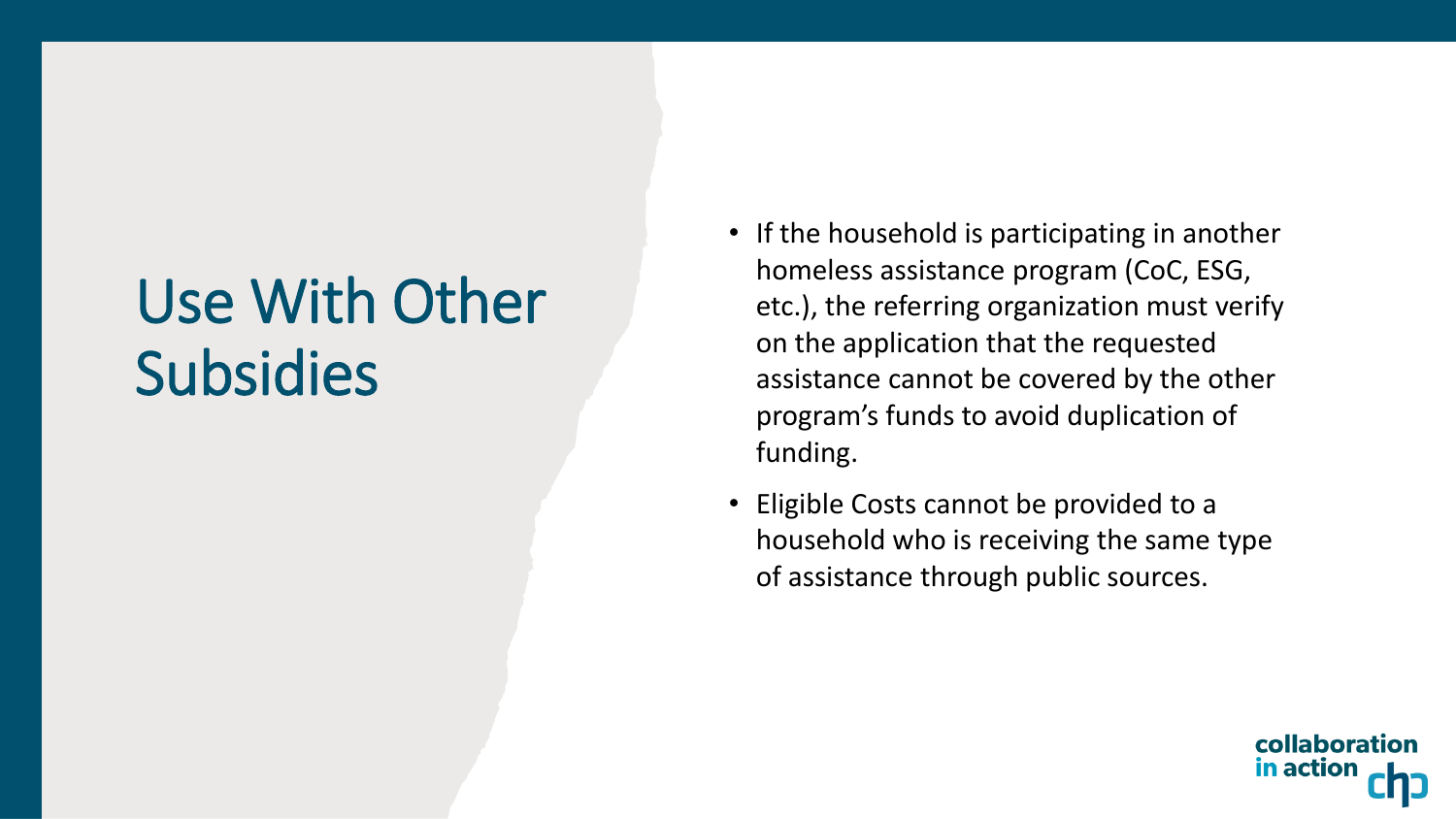# Eligible Costs

### **Eviction/Arrears Owed to Previous Landlord (could now be in collections):**

- Requests will be assessed on a case-by-case basis
- Will only be approved if the household has been denied for housing

### **Fees and Deposits Needed to Apply for and Secure Housing:**

- Security Deposits up to 2 times the rent
- Application and Administrative Fees
- Pet Deposits/Fees
- Utility Deposit Activation Fees

### **Lease or Utility Assistance:**

- Rental Arrears to PREVENT Eviction or Non-Renewal
- Rental Assistance (including Monthly Pet Rent)
	- **Up to 2-months of rent**
- **Utility Assistance**
- Renters Insurance

### **Landlord Mitigation Assistance:**

• Reimbursement to Landlord/Property Owners for Damages, Repairs, or Vacancy Payments



collaboration

in actio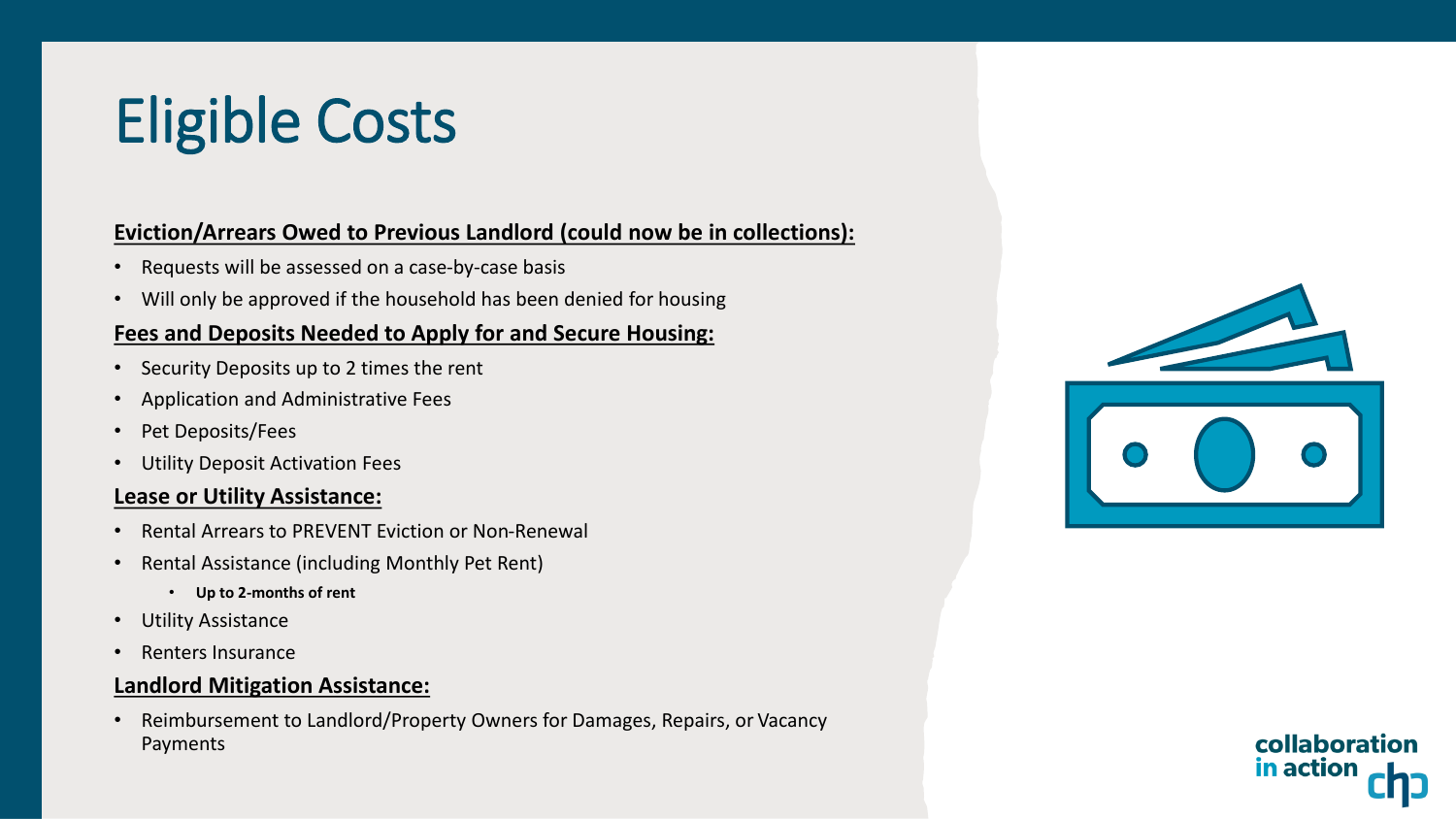# Eligible Costs, Cont.

#### **Gap Funding:**

• Covers up to \$200/month for 6-12-month lease if market rent does not meet payment standards

#### **Rent Increase Due to Lease Renewal:**

• Covers up to \$200/month for 6-12-month lease for households at risk of losing current housing

#### **Hotel/Motel Assistance:**

- Up to 45-days of hotel/motel assistance
- Household must have a signed lease and move-in date established prior to approval

#### **\*Transportation:**

- Items related to one-time, episodic, or regular transportation that can help a client make progress towards ending their homelessness (e.g., car registration, bus passes, gas vouchers, etc.)
- Fares for the cost of housing navigation to view potential rental options by bus or other transportation services (e.g., taxis, rideshare services, etc.)

#### **\*Relocation Assistance:**

- Bus tickets to return to locales with stable family support
- Plane or train tickets
- Other transportation fees (e.g., taxis, rideshare services, etc.)
- Moving fees to cover the cost of movers
- Up to 60 days of storage fees

\*We can review additional requests on a case-by-case basis.



collaboration

in actio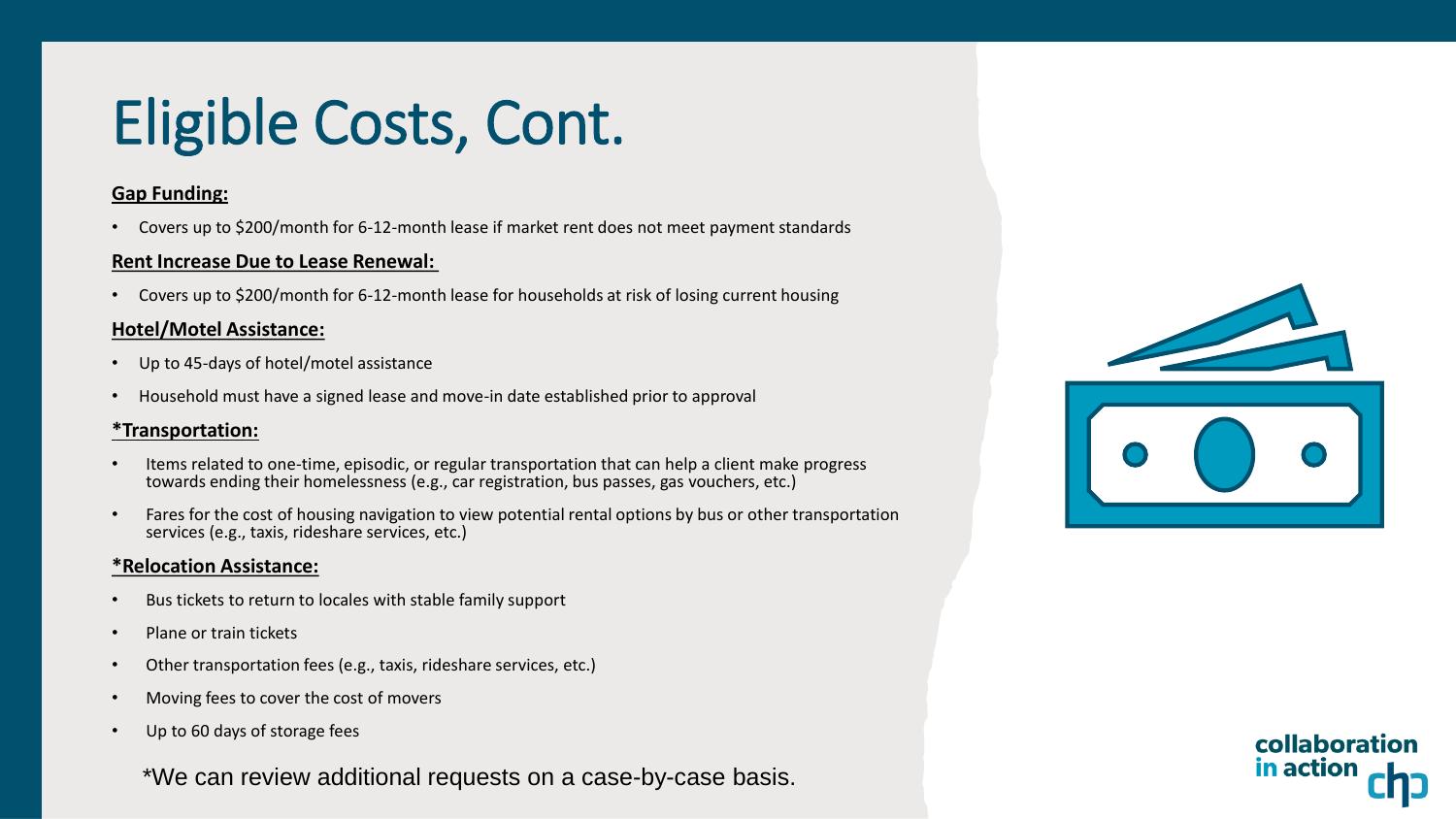# Eligible Costs, Cont.

### **\*Basic Household Items**

• Refer to CHP's Flex Fund Policies and Procedures for examples

### **Critical Documents**

- Documentation needed to overcome barriers to employment, housing, etc.
	- Examples: Driver's License, State Identification Card, Birth Certificate, Student Records

### **\*Employment and Training:**

- Items needed for specific employment or job training
	- Examples: Uniforms/Footwear/Professional attire, Tools, Personal Protective Equipment, GED Exam/Licensing Fees, Temporary Childcare Costs to Attend Job Interviews

### **\*Other:**

- ADA home modification options (see Policies and Procedures for examples)
- Interpreters to translate housing-related documents/conversations between the landlord and case manager

\*We can review additional requests on a case-by-case basis.



collaboration

in actio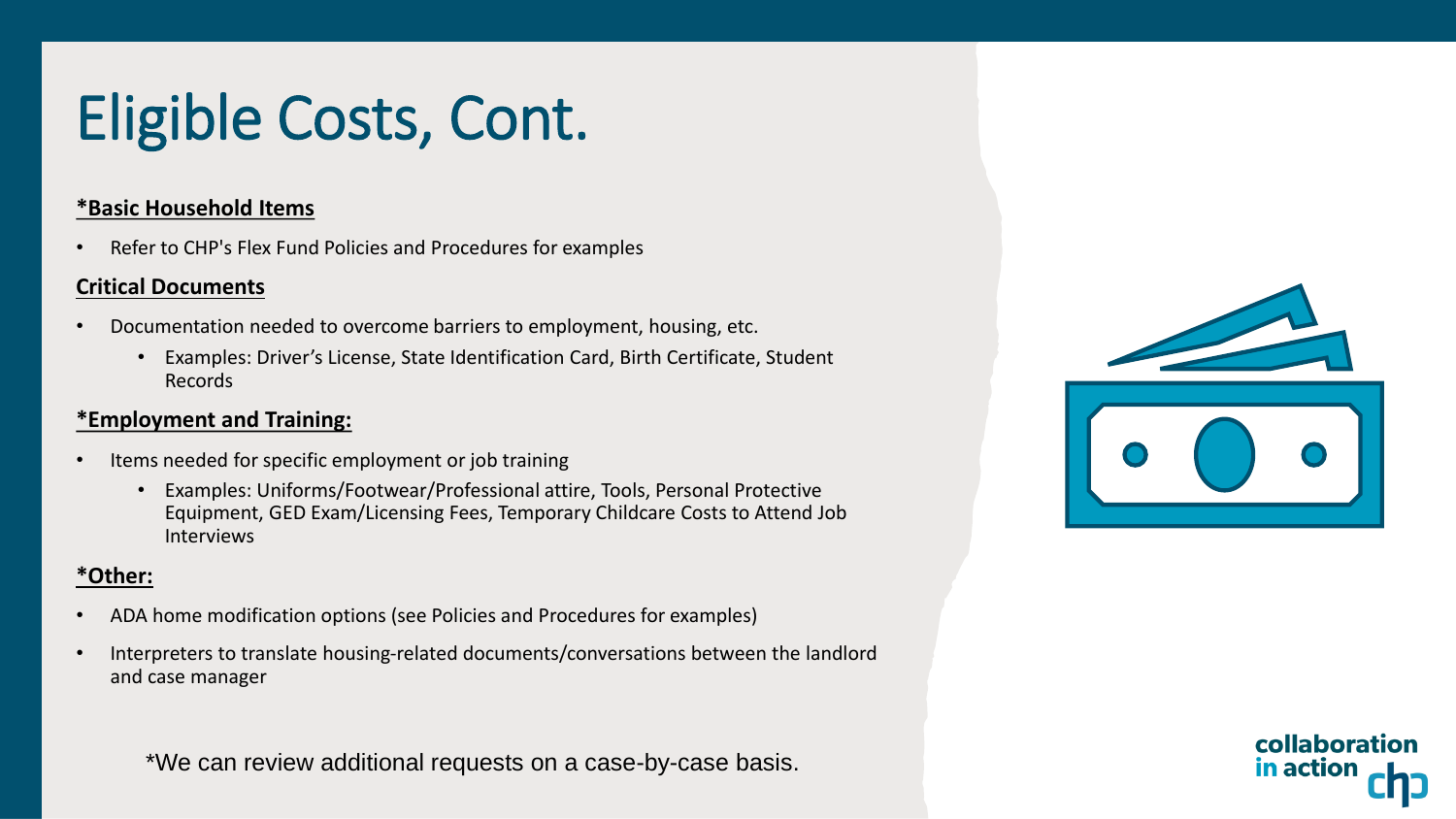### Back-up Documentation/Required Supporting Documents

- Review Policies and Procedures for examples of required documentation (dependent upon eligible cost being requested)
- Responsibility of Service Provider to submit all required documentation
- Backup documents must be emailed to [flexfund@ppchp.org](mailto:flexfunds@ppchp.org) within **10 business days** of applying.
- Service provider will be notified if additional documentation is needed before final approval can be determined.
- All vendors (property owners, moving companies, etc.) must complete a W-9 and provide documentation verifying the amounts owed by the household seeking assistance. Statements must be dated within the last 30-days.

collaboration

in action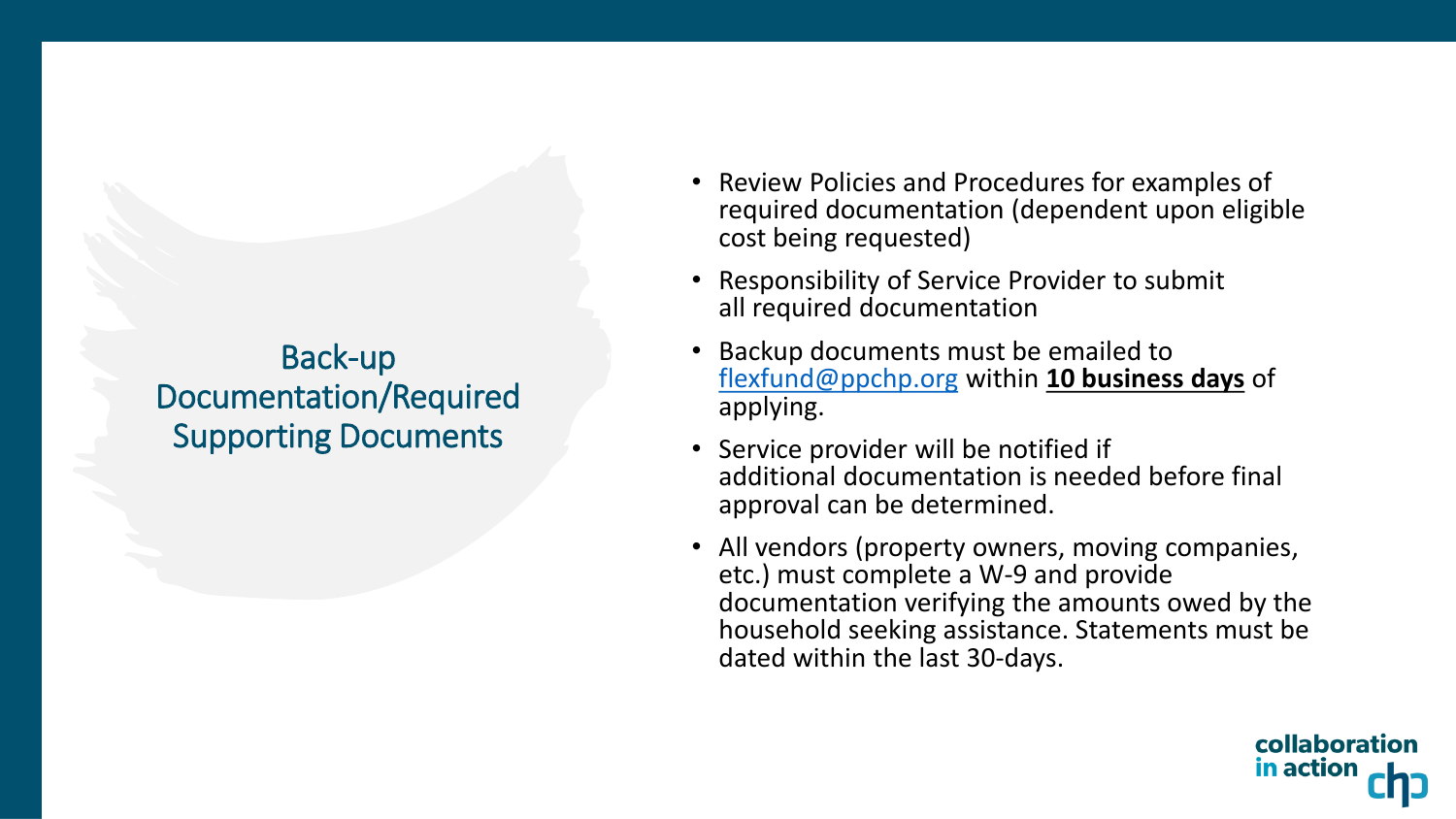Back-up Documentation/Required Supporting Documents Continued…

- **Requests Involving Payment to Property Owner/Landlord:**
	- Copy of signed lease
	- Documentation of account balances or past due monies owed
	- Copy of email correspondence between landlord and service provider confirming rental arrears amount, property address, and landlord's consent to work with Flex Funds
	- Copy of property owner/landlord's W-9
- **Requests Involving Other 3rd Party Vendors: (e.g., Hotel/Motel, Utility Company, etc.)**
	- Vendor's W-9
	- Itemized copies of receipts/transactions for services rendered
- **Requests Involving the Purchase of Items: (e.g., Basic Household Items, ADA Home Modification Options, etc.)**
	- Itemized copies of receipts/transactions for items purchased

collaboration

in action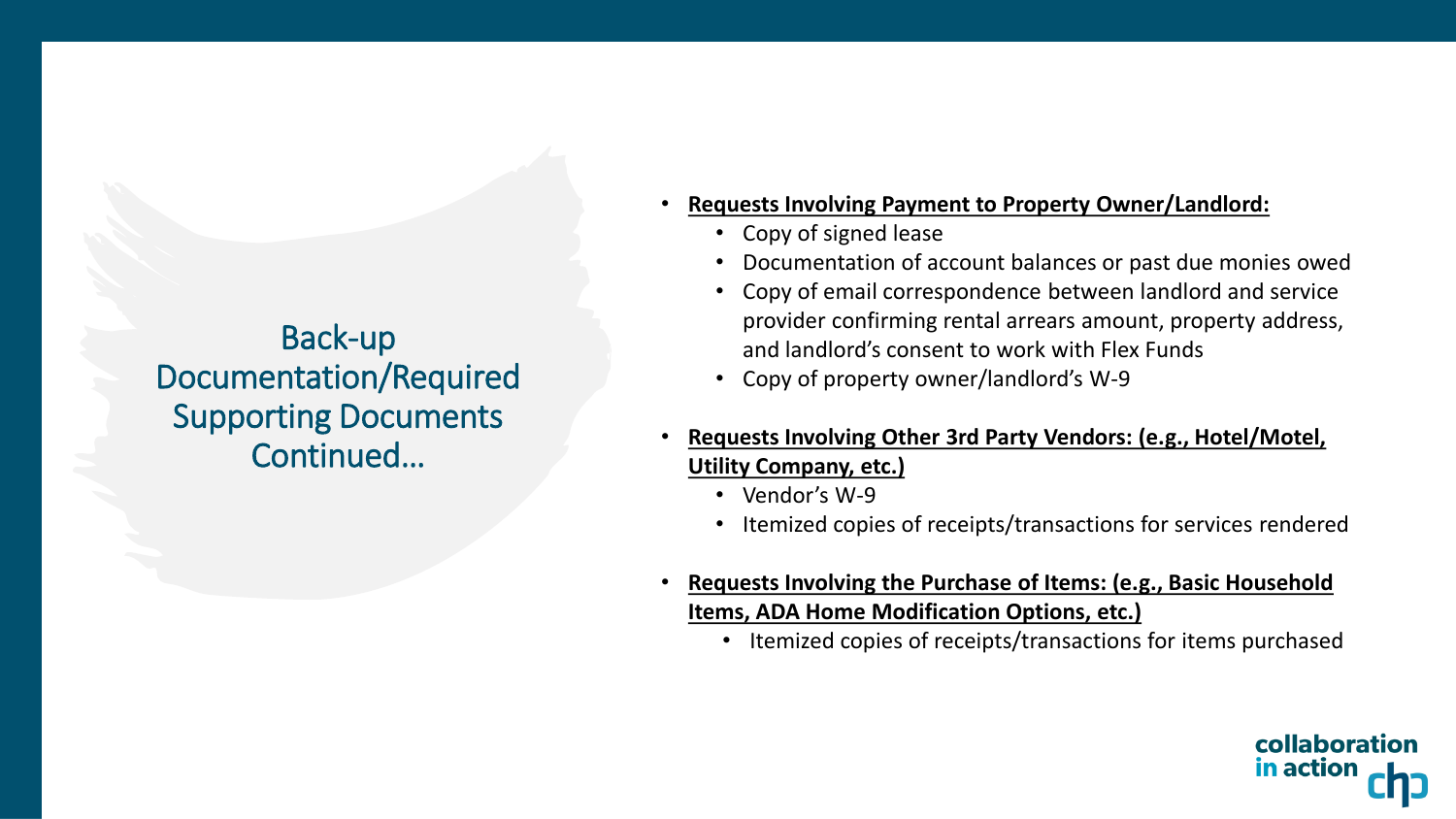# Process of Approval and Communication

- The Service Provider will receive a response to the request between **1-3 business days** after submitting the application. Response may be:
	- Approval Pending Submission of Required Documentation
	- Request for Additional Information
	- Denial
- The Service Provider who submitted the application will be the point of contact with CHP for follow-up and status updates.
- All communication, questions, and documentation regarding flex funds must be directed to [flexfund@ppchp.org.](mailto:flexfunds@ppchp.org)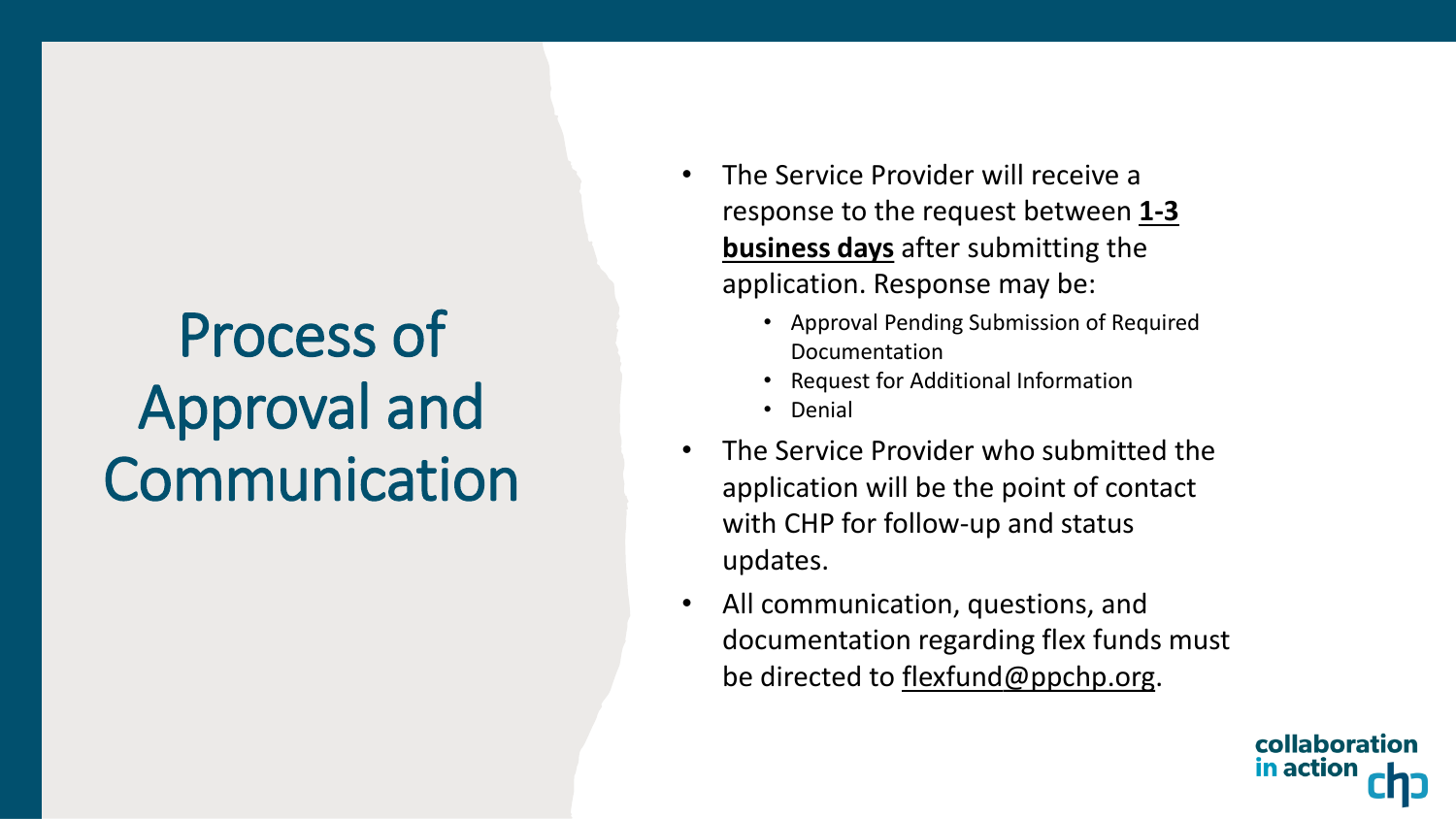# Responsibilities of Landlord, Tenant, and Referring Agency

#### • **Landlord:**

- Stay in communication with the service provider if conflict with a tenant arises that requires mediation
- Provide necessary documentation related to any funds requested
- Share a copy of the signed lease agreement between landlord and tenant
- Maintain the unit in accordance with [Habitability Standards](https://www.hud.gov/sites/documents/DHAPSANDYHABITCHKLIST.PDF)
- Comply with Equal Opportunity/Fair Housing requirements

### • **Tenant:**

- Abide by the rules and guidelines set forth by the landlord outlined in the lease agreement
- Pay utilities and other fees that are not covered by the landlord
- Correct and/or report damages to the rental by a family member or guest in a timely manner acceptable to the landlord
- Notify the referring agency representative if conflict with the landlord occurs that requires mediation
- **Referring Agency:**
	- Submit Flex Fund application on behalf of the household in need of assistance
	- Gather and submit all required supporting documentation to [flexfund@ppchp.org](mailto:flexfunds@ppchp.org) within 10 business days of the application submission
	- Will notify the Housing Navigator Specialist if a conflict arises between the referring agency and landlord that requires mediation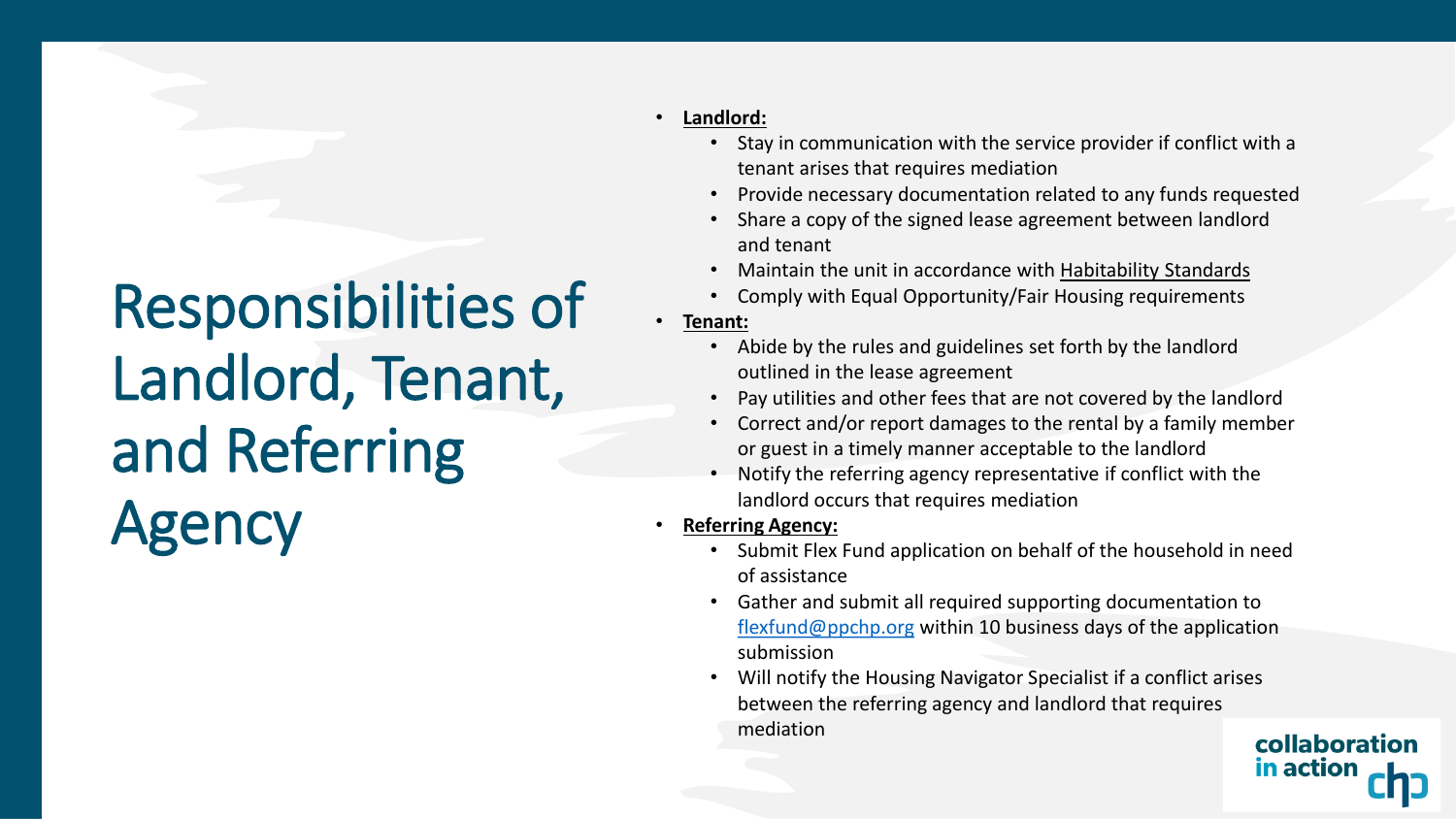### Payments and Reimbursement

- Payments are made by CHP directly to the vendor for eligible amounts owed.
- CHP cannot directly reimburse a household
	- Payments will be mailed to the vendor's address indicated on the vendor's W-9 if a mailed check is the preferred method of payment.
- Reimbursements will be made on behalf of the household and issued to the referring Service Provider if the vendor is not willing to wait for the check to be processed or the Service provider is able to issue payment for eligible costs and request reimbursement from CHP.
	- The service provider must provide CHP with a current copy of their agency's W-9 and proof of the payment transaction within ten (10) business days.
	- All service providers must fill out a request form and receive approval prior to issuing a payment for which reimbursement will be requested.
- CHP is not responsible for late fees accrued if payment is late. It is the Service Provider's responsibility to maintain communication with landlord or vendor on payment.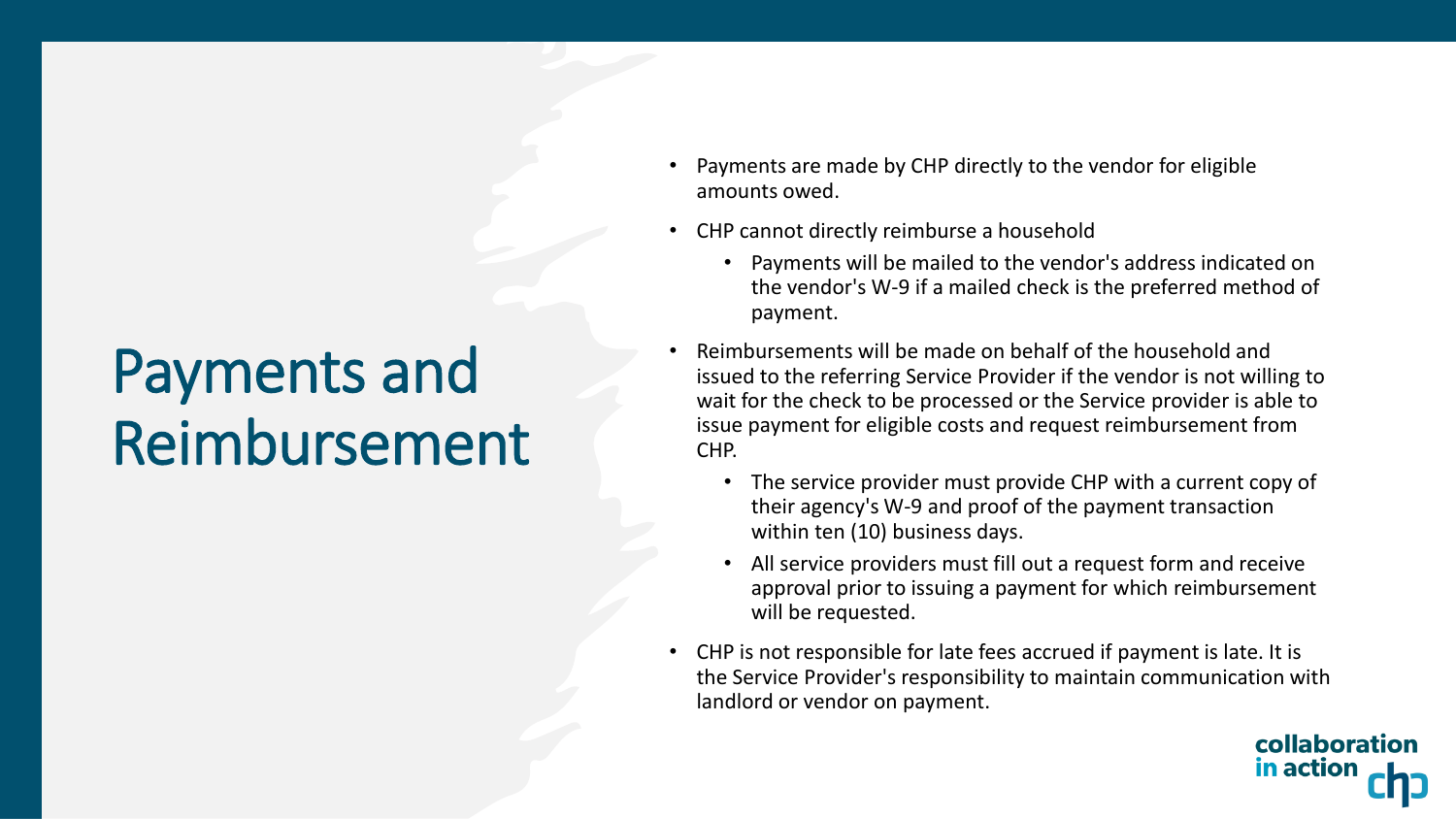# Homeless Management Information System (HMIS)

- Programming for the Flex Funds will be tracked in the Homeless Management Information System (HMIS) for tracking and reporting purposes.
- Service Providers who have access to HMIS and submit a request for Flex Funds are required to create or update the head of the household.
- Service Providers must adhere to the Colorado HMIS Policies and [Procedures listed on ZenDesk: https://cohmis.zendesk.com/hc/en](https://cohmis.zendesk.com/hc/en-us/articles/360013991371-Policy-Procedures)us/articles/360013991371-Policy-Procedures.
- CHP will enter Flex Fund services into HMIS and track household enrollments.
- If the Service Provider does not have access to or use HMIS, the person submitting the Flex Fund application is required to follow the steps below before household information can be shared in HMIS:
	- Obtain consent from households using the COHMIS Release of Information (ROI): https://cohmis.zendesk.com/hc/en[us/articles/360020127232-COHMIS-Client-Forms](https://cohmis.zendesk.com/hc/en-us/articles/360020127232-COHMIS-Client-Forms)
	- Consent can include implied, written, or verbal consent, though written consent is preferred. The ROI will be uploaded into HMIS.
- If a household refuses consent to enter their information into HMIS, CHP will mark the household records as "Private" in the system.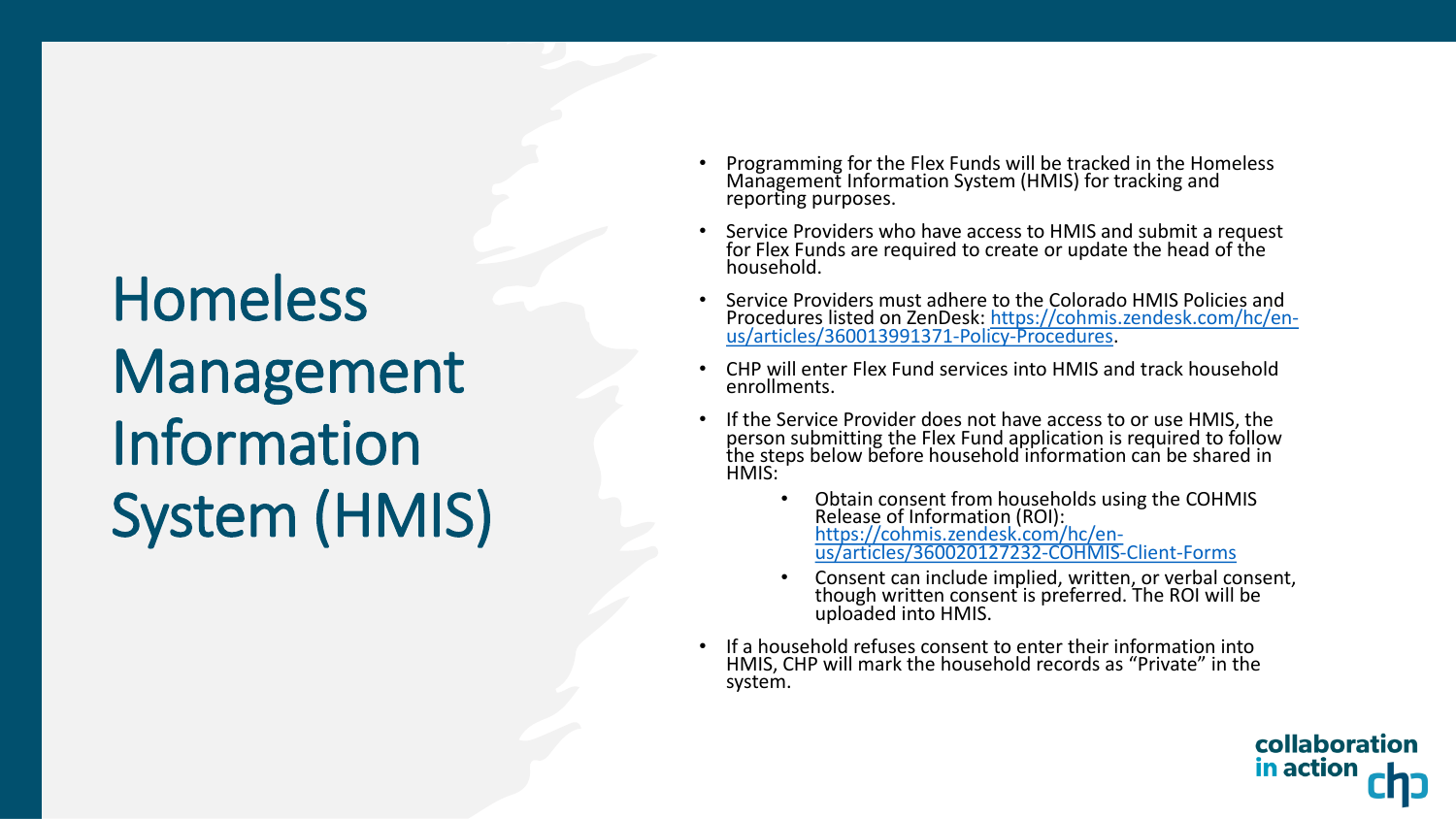### **Flex Fund Flow Chart**

### Service Provider Submits a Flex Fund Application

Housing Navigator Specialist Reviews Application and Responds to Service Provider (between 1-3 business days)

Service Provider Submits Required Documentation to [flexfund@ppchp.org](mailto:flexfunds@ppchp.org) (within 10 business days of application submission)

Housing Navigator Specialist Reviews Documentation and Notifies Service Providers If Additional Documentation Is Needed

Service Provider Receives Final Approval Once All Required Documentation is Processed

Payment or Reimbursement Issued By CHP